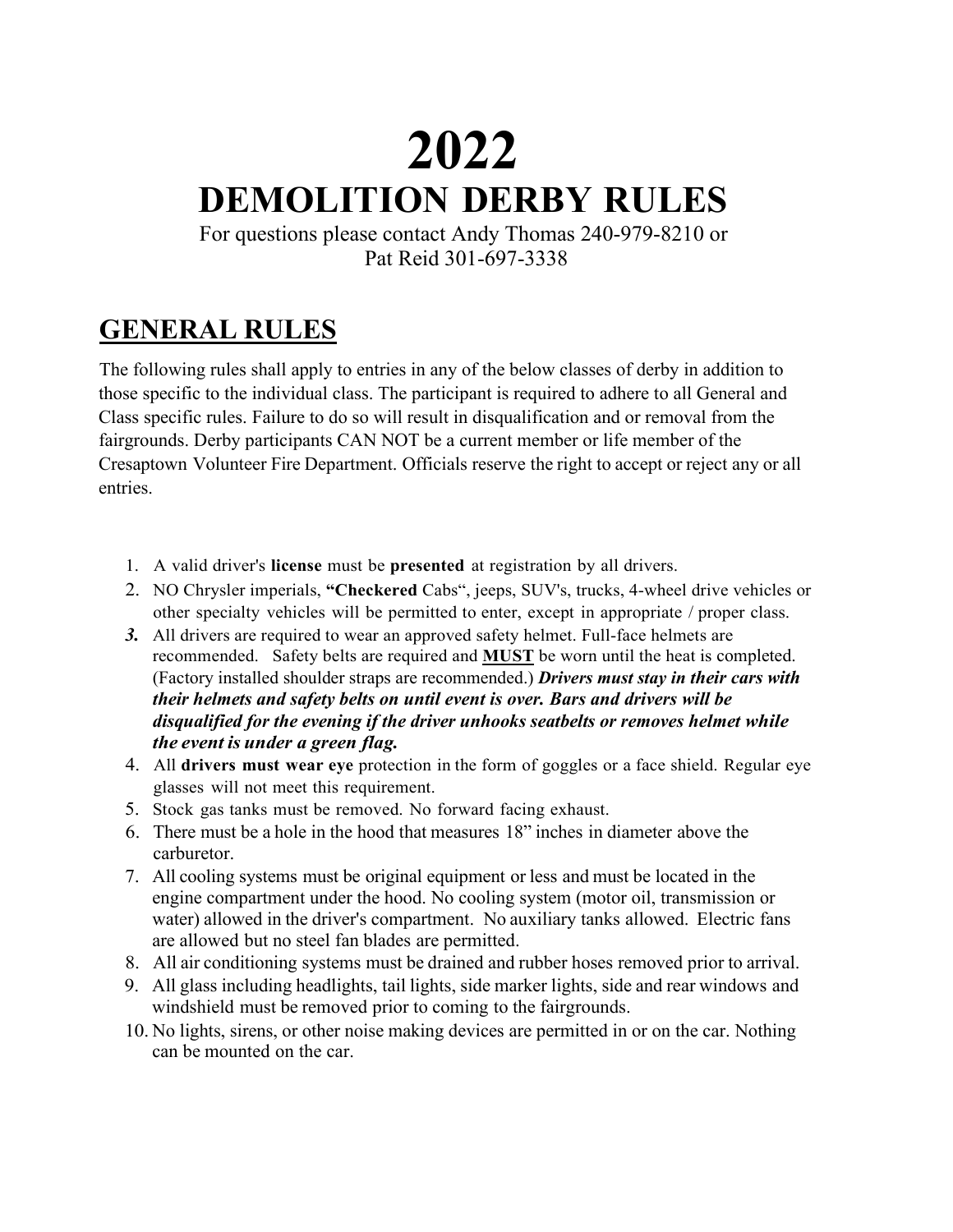- 11. All dirt, glass, and loose pieces must be removed from the car. (Do not break the glass in the doors.)
- 12. All chrome molding, rear seat, sun visors, rear view mirrors, and head liners must be removed. Also all carpet and padding.
- 13. All outside plastic and grills must be removed, including the factory nose piece.
- 14. Battery must be securely fastened to the front seat passenger's floorboard. No rubber straps are allowed. The top of the battery must be covered with a secured rubber mat.
- 15. Any car which does not move or hit a **"LIVE"** car within 1 minute will be disqualified.**Officials will shut down at once any car which is deemed a safety risk.** (Excessive smoking or throwing debris from spinning tires.
- 16. All cars must have 18" high numbers clearly painted on the roof. Numbers must also be on each door. NO questionable language will be allowed on cars. (Officials' discretion)
- 17. Heat winners and fans' choice can run a car which has been run in the present derby. Car and/or driver can only qualify once unless car or driver has been disqualified for the evening.

#### **18. NO INTENTIONAL hitting on the driver's door. Doing this will result in disqualification.**

- 19. A 5 MPH speed limit must be maintained at all times in the pit area, parking lot, and driveways.
- 20. No passengers are to be riding on or in demo cars at any time. This includes pit area, parking lot and driveway.
- 21. The only people allowed on the track at any time will be drivers, officials, and towing personnel.
- 22. Noalcohol or intoxicated individuals will be permitted in the pit area. Any alcohol will be confiscated and intoxicated individuals will be ejected from the fairgrounds and subject to being arrested. Drivers may be subject to an Alcohol Breathalyzer test.
- 23. Children under the age of 10 will not be permitted to enter the pit area.
- 24. All persons in the pit area must display the official wristband for the event or they will be removed from the pit area.
- 25. All demolition derby vehicles must **be removed** from the **racetrack** within one hour **after** competition has ended and from the fairgrounds by 1:00 am.
- **26. Absolutely NO excessive body bending, body creasing, wedging, or dipping of the trunk lid. Drivers that do will be required to cut it out. As a result, the vehicle may be weaker than stock. DON'T DO IT TO BEGIN WITH.**
- 27. Derby participates **CAN NOT** be a current or life members of Cresaptown Volunteer Fire Department.

### **THE DECISION OF THE OFFICIALS IS FINAL!!**

### *WE ARE NOT RESPONSIBLE FOR ANY ACCIDENTS OR INJURIES!!*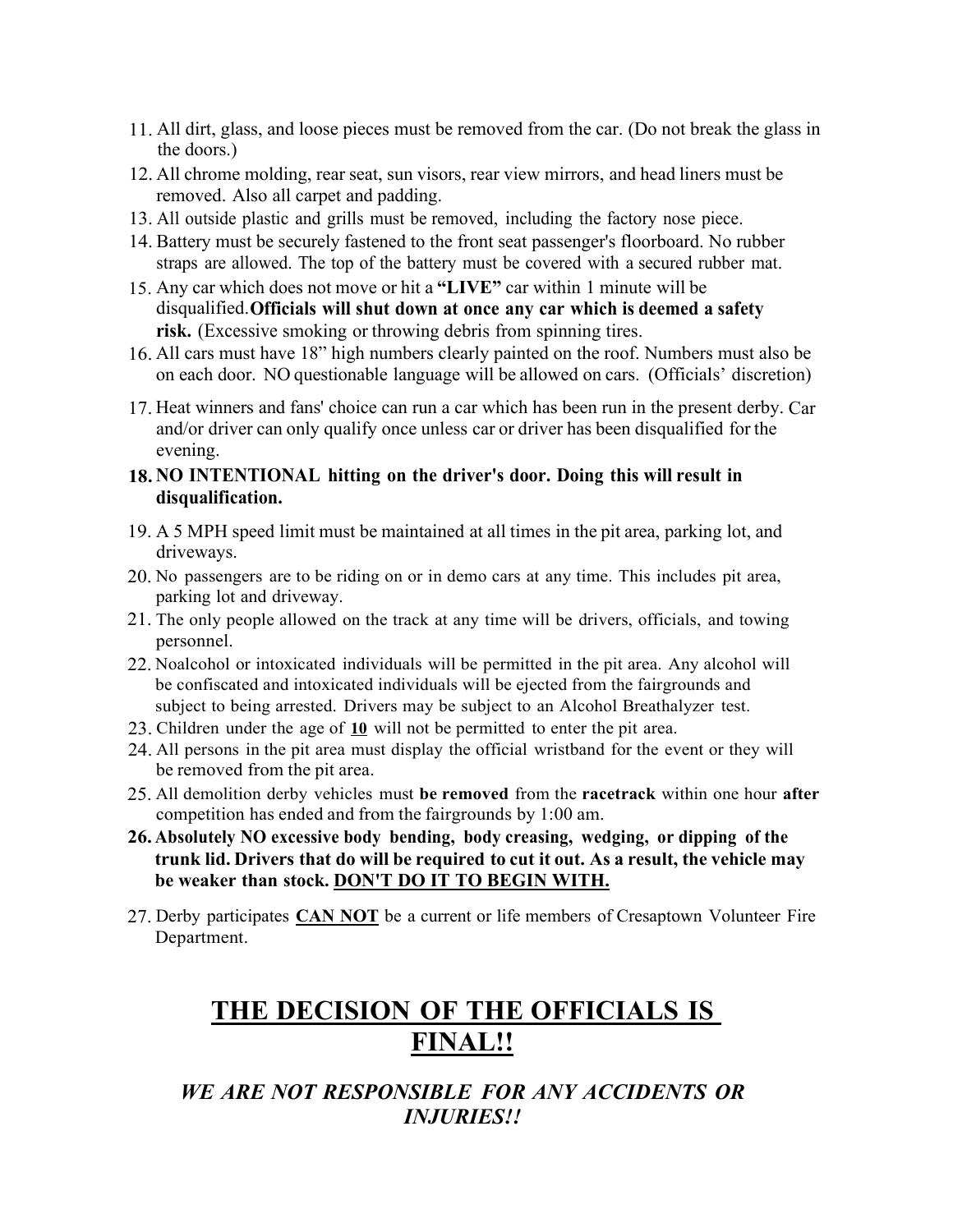## **STOCK CLASS**

A car in this class is defined as a full size car which is considered to be a total factory stock automobile or station wagon. The engine must be manufacturer specific such as Mopar to Mopar, ford to ford, Lincoln, Mercury and Chevy to Buick, olds, Pontiac, Cadillac. All vehicles must use factory motor mounts. Simple 2-barrel or 4-barrel factory carb gas only.

In addition to the General Rules above the following rules apply to this class:

- 1. A maximum of 3 gallons of gas only will be allowed. A 5 gallon approved metal gas tank must be securely fastened in the area vacated by the rear seat. An approved plastic marine tank will be permitted. Tank must have a fuel line type fitting. No rubber hold down straps is allowed.
- 2. **NO** modifications or reinforcements are allowed to the car body, frame, or suspension. Except for an optional bar behind the driver's seat, from door post to door post, no higher than % up the back of seat. The maximum diameter of the bar is 4 inches and must be welded in place. This shall be the only weld allowed on this class of vehicle.
- 3. Original car bumper only.
- 4. Original body mounts (rubbers) must be in place. Bolts may be replaced with same size bolts if broken and may use up to 1 inch washer. Car must be to factory specs.
- 5. The hood and trunk must be secured after inspection. (Maximum of 4 places on hoodand 4 places on trunk.) Minimum 1/4" chain or 9 wire, (no dog type chain) maximum 3/8 "chain or 9 wire. NO "X"-ing of chains or cables on trunk or hood. No all tread to frame connections.
- 6. All doors and trunk lid must be fastened shut by chains or 9 wire only. 2 spots per vertical seem or 4 spots per door and 4 on trunk lid. Chains must be a minimum of 1/4"and maximum of  $3/8$ " or 9 wire can be 2 single strands or 1 double strand. (No dog type chains.)
- 7. Any tire may be used "Except V Treads", absolutely no V treads or homemade tires. Must use factory OEM wheels no weds in centers or bead protectors. Only one tire per wheel and NO studded tires are permitted. All wheel weights must be removed and no split rims are permitted. Only air is allowed in tires, NO fluid of any type.
- 8. Floor shifters and removal of the ignition switch will be allowed.
- 9. Headers are permitted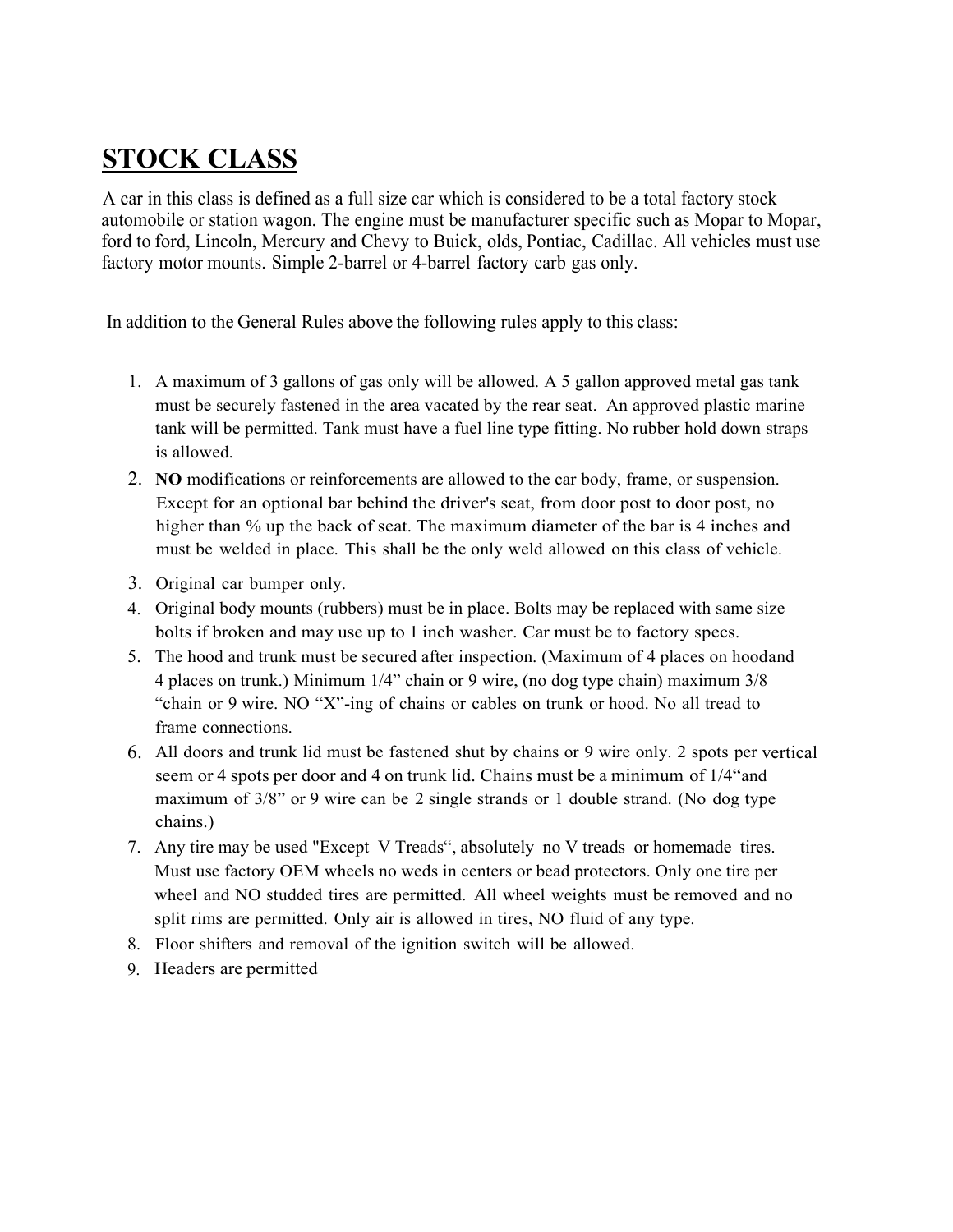# **FOUR CYLINDER CLASS**

A car in this class is defined as a factory stock American or foreign automobile with a four cylinder engine and a 108 inch or less wheelbase. Absolutely no W-Body GM products, Mont e Carlos, Luminas gran prix, etc.., allowed in this class.

In addition to the General Rules above, the following additional rules apply to this class:

- 1. A maximum of 3 gallons of gas will be allowed. A 5 gallon approved metal gas tank must be securely fastened in the area vacated by the rear seat. An approved plastic marine tank will be permitted. Tank must have a fuel line type fitting. No rubber hold down straps is allowed.
- 2. No modifications are allowed to the car body, frame, or suspension except for an optional bar behind the driver's seat from the door post to door post no higher than 3/4 up the back of the seat. The maximum diameter of the bar is 3 inches and must be welded in place.
- 3. Original car bumpers only. Bumpers shocks may be welded. Bumper brackets may be welded but must be in stock locations with no reinforcements, no plates or gussets. No chains or cables around the bumpers.
- 4. Original body mounts must be in place.
- S. Hood and trunk must be secured after inspection. (Maximum of 4 places on hood and 4 places on trunk.) Minimum 1/4"chain or 9 wire, (no dog type chain) maximum 3/8 "chain or9 wire. NO "X"ing of chains or cables on the trunk or hood. NO all tread to frame connections. Hood pins allowed through body only with maximum of 4, at maximum 3/4" inch diameter. Hood pins must not stick up more than 1 1/2 inch above the hood.
- 6. You are allowed to weld four, 4 inch by 4 inch plates, 1/4 inch thick maximum on doors and trunk lid tailgate.
- 7. All doors must be fastened shut by a horizontal solid steel strap, chains or cables. Chains or cables must be minimum 1/4" and maximum of 3/8". Solid welding of doors or tailgates WILL NOT be allowed.
- 8. Any engine in any car must be in the stock location and must be a 4 cylinder.
- 9. *Any* tire may be used "Except V Treads", *absolutely* no V treads or homemade tires. Must use factory OEM wheels no weds in centers or bead protectors. Only one tire per wheel and NO studded tires are permitted. All wheel weights must be removed and no split rims are permitted. Only air is allowed in tires, NO fluid of any type.

#### **10. Absolutely NO excessive body bending body creasing, wedging or dipping of the trunk lid. Drivers that do will be required to cut it out. As a result, the vehicle may be weaker than stock. DON'T DO IT TO BEGIN WITH.**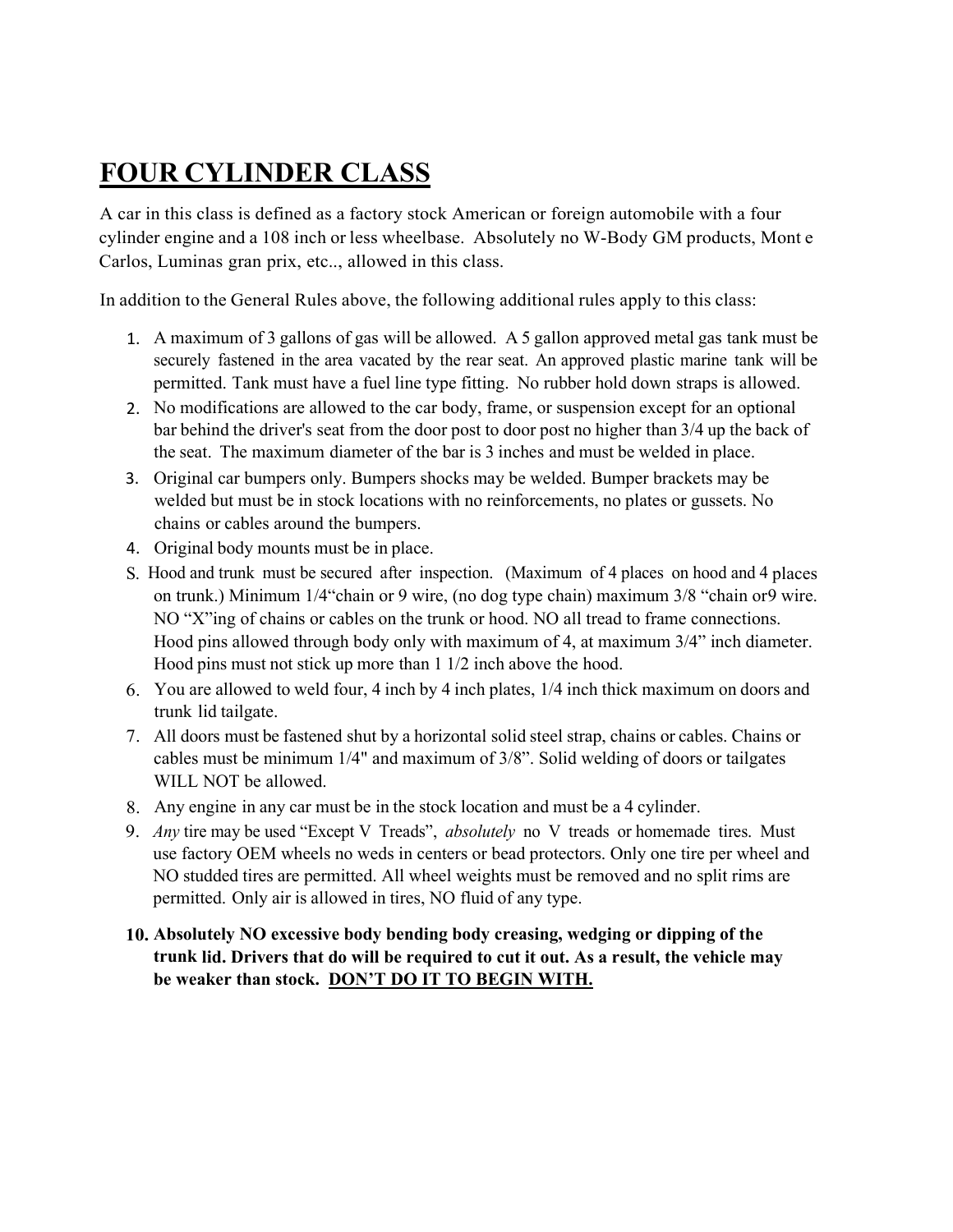### **MINI VANS**

Any minivan foreign or domestic, 4 or 6 cylinders. AWD or 4 wheel drive vans permitted but drive shaft removal is required to one or the other axle. NO rear engines or mid-engine vans permitted. NO flat nose vans permitted. In addition to the General Rules, the following rulesapply to this class.

- 1. A maximum of 3 gallons of gas will be allowed. A 5 gallon approved metal gas tank mustbe securely fastened in the area vacated by the rear seat. An approved plastic marine tank will be permitted. Tank *must* have a fuel line type fitting. No rubber hold down straps is permitted.
- 2. No modifications or reinforcements are allowed to the van body, frame, or suspension except for an optional bar behind the driver's seat from door post to door post no higher than 3/4 up the back of the seat. The maximum diameter of the bar is 3 inches and must be welded in place.
- 3. Original van bumpers only. Bumper shocks may be welded. Bumper bracket may be welded but must be in stock locations with no reinforcements, no plates or gussets. No chains or cables around bumpers.
- 4. Original body mounts must be in place.
- S. Hood and trunk must be secured after inspection. (Maximum of 4 places on hood and 4 places on trunk.) Minimum 1/4" chain or 9 wire, (no dog type chain) maximum 3/8" chain or 9 wire. NO "X"ing of chains or cables on trunk or hood. No Ready Rod to frame connections. Hood pins allowed through body only with maximum of 4, at maximum 3/4 inch diameter. Hood pins must not stick up more than 1 1/2 inches above hood.
- 6. You are allowed to weld four 4 inches by 4 inch plates, 1/4 inch thick maximum on doors and trunk lid tailgate.
- 7. All doors must be fastened shut by a horizontal solid steel strap, chains or cables. Chains or cables must be minimum 1/4 inch and maximum of 3/8 inch. Solid welding or doors or tailgates will NOT be allowed.
- 8. Any engine in any van must be in stock location and must *be* 4 or *6* cylinder.
- 9. Any tire may be used "Except V Treads", absolutely no V treads or homemade tires. Must use factory OEM wheels no weds in centers or bead protectors. Only one tire per wheel and NO studded tires are permitted. All wheel weights must be removed and no split rims are permitted. Only air is allowed in tires, NO fluid of any type.